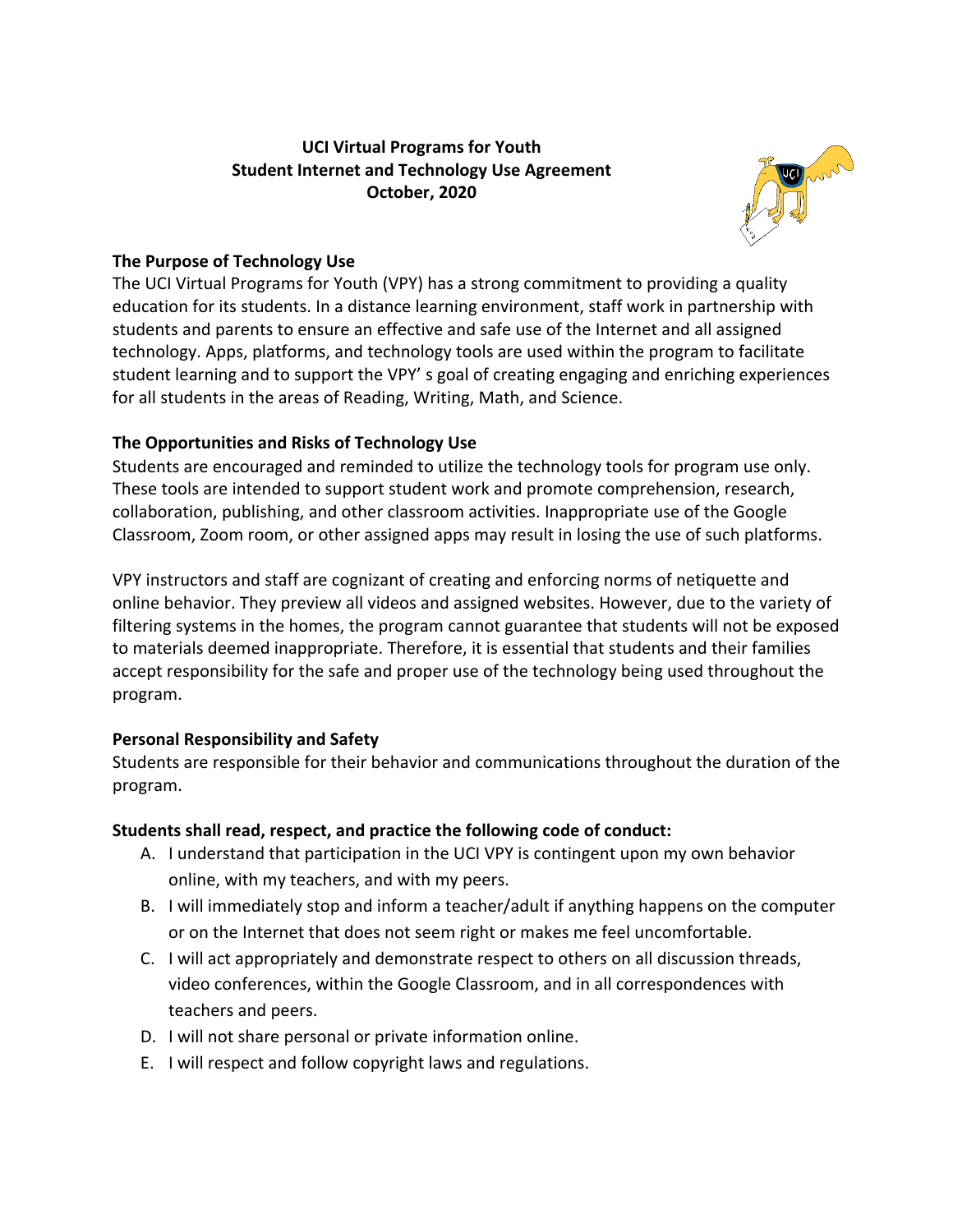### **Students shall understand that the following behaviors are strictly prohibited:**

- A. Using Google Classroom, Zoom rooms, the Internet, or technology tools to harass, make fun of, intimidate, or threaten any other student or person.
- B. Accessing, posting, or displaying any harmful or inappropriate pictures or material that may be perceived as threatening, inappropriate, or offensive to any group, race, gender, or nationality.
- C. Sharing or giving others access to information or materials that are private and intended to be solely for my own use (ex: Zoom room passwords or Google Classroom codes).
- D. Using Google Classroom or any other assigned technology tool within the program for socializing apart from an assigned activity.

#### **Disciplinary Actions**

Violations of this policy may result in an immediate removal from the program. Local, state or federal law violations may result in prosecution by law enforcement authorities.

#### **No Expectation of Privacy**

Google Classroom and Zoom are public forums and users should realize that the work produced may not be private. UCI VPY reserves the right to monitor its programs, view files, and access material as needed.

#### **Student Consent**

Student understands that work is not private and that the program may monitor Student activity on Google Classroom and Zoom. Students will be asked to read the UCI VPY Student Internet and Technology Use Agreement and agree to abide by those rules.

| <b>Print Student Name</b> | Grade |
|---------------------------|-------|
|                           |       |

#### **Parental Consent:**

Accommodation needs: Should you or your child need any accommodation to participate in this program, please notify us in writing at least 10 days prior to this program so we can make every effort to make this program fully accessible for you and your child.

I have read and understand the UC Irvine VPY Student Internet and Technology Use Agreement. In consideration for my child being able to participate in the program, I hereby release The Regents of The University of California and the UC Irvine Virtual Programs for Youth, its operators, and any institutions with which they are affiliated from any and all claims and damages of any nature arising from my child's behavior or use of, or inability to use, the system, including, without limitation, the types of damage identified in the program's policy and administrative regulations.